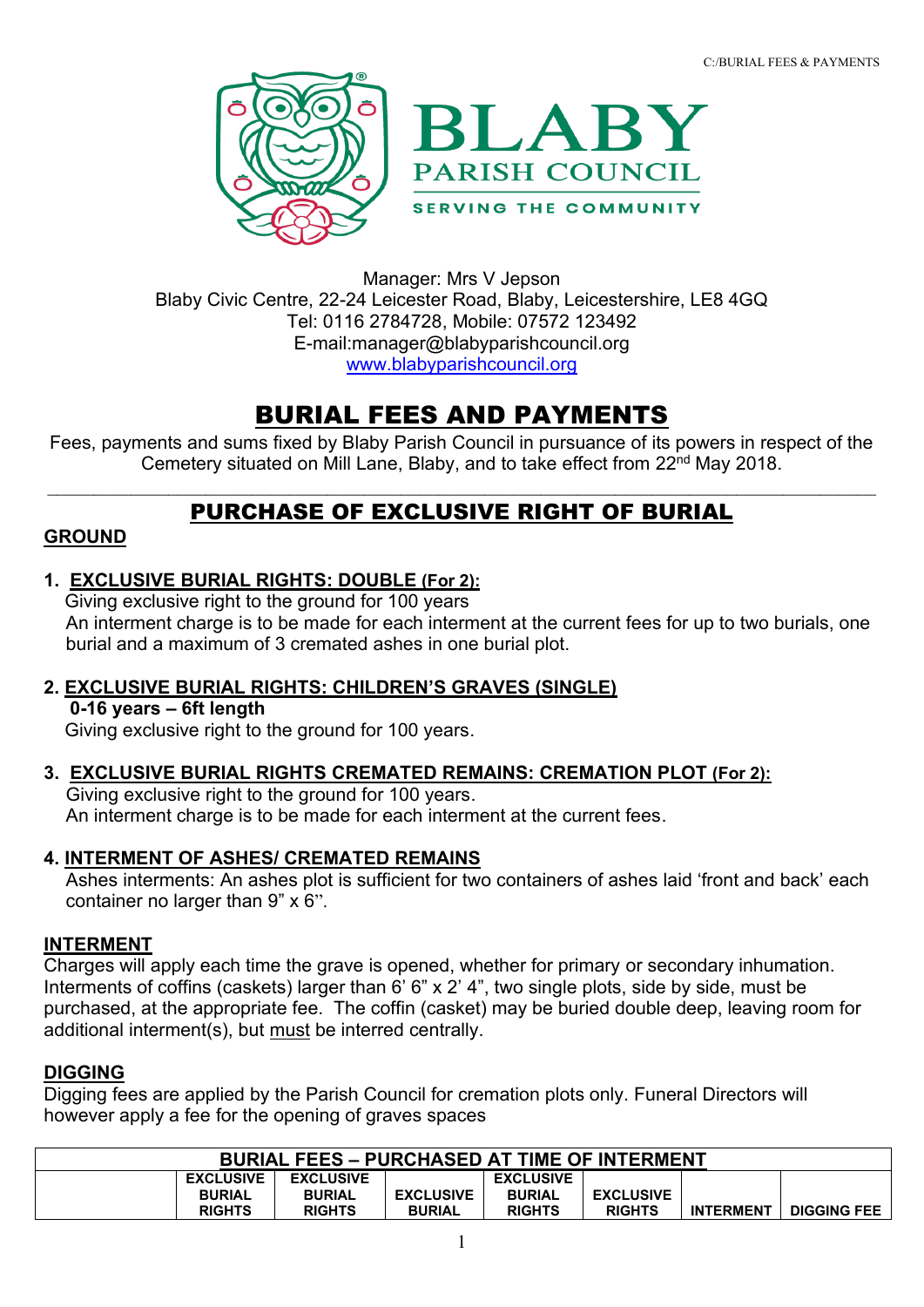|                                   |        |            |                    |              |                 | C:/BURIAL FEES & PAYMENTS |                   |
|-----------------------------------|--------|------------|--------------------|--------------|-----------------|---------------------------|-------------------|
|                                   |        | Stillborn- | <b>RIGHTS</b>      | $6 - 16$     | <b>CREMATED</b> | <b>FEE</b>                | <b>(CREMATION</b> |
|                                   |        | 1 YEAR     | <b>1 - 6 YEARS</b> | <b>YEARS</b> | <b>REMAINS</b>  |                           | <b>ONLY</b>       |
| <b>PARISHIONER</b>                | £250   | £0         | £0                 | £0           | £100            | £100                      | £100              |
| <b>NON-</b><br><b>PARISHIONER</b> | £1,250 | £65        | £125               | £250         | £500            | £500                      | £500              |

#### MONUMENT/MEMORIALS

For the named person/s on the Deed/Grant of Right of Burial to erect, place and amend on a grave or cremation plot:

#### **On a grave, 8 ft. x 4 ft.**

Headstone/Memorial Stone no larger than 2ft. 6" in height and a maximum width of 2ft. 6" in. All headstones as of 1<sup>st</sup> March 2014 will be in uniform rows with no garden section permitted, the area in front of memorials will be turfed. Any vases must be contained on the plinth.

#### **On 2 x single plots**

Headstone/Memorial Stone no larger than 2ft. 6" in. in height and maximum width of 2ft. 6" in. Purchased for the interment of coffins (caskets) larger than 6' 6" x 2' 4", memorials must be placed either to the left or right, in alignment with memorials on other rows. They may not be placed centrally.

#### **Children's Memorials**

Headstone/Memorial Stone no larger than 2ft. 6" in. in height and maximum width of 2ft. 6" in.

#### **On a cremation plot with path**

Maximum height from ground, including base, 12" Maximum width, including base, 15" Maximum length, including base, 15"

#### **On a cremation plot without a path (Sloping tablet style only)**

Maximum height from ground, including base, 5" Maximum width, including base, 15" Maximum length, including base, 15"

#### **All Memorials**

a) Maximum depth (front to back) of the base…15"

- b) Maximum thickness (front to back) of the inscribed slab, whether upright or sloping … 5"
- c) Overall thickness (front to back) of the memorial, including vases, supports, inscribed slab, etc. must not exceed depth of base…15"

No kerbs or fixtures are allowed. Plans and inscriptions for memorials must be submitted to the Manager to the Council for approval.

| <b>MONUMENT/MEMORIAL FEE</b> |                       |                    |                    |  |  |
|------------------------------|-----------------------|--------------------|--------------------|--|--|
|                              | <b>RIGHT TO ERECT</b> | <b>ADDITIONAL</b>  | <b>ERECTION OF</b> |  |  |
|                              |                       | <b>INSCRIPTION</b> | <b>REPLACEMENT</b> |  |  |
|                              |                       |                    | <b>MEMORIAL</b>    |  |  |
| <b>PARISHIONER</b>           | £75                   | £25                | £75                |  |  |
| <b>NON-PARISHIONER</b>       | £75                   | £25                | £75                |  |  |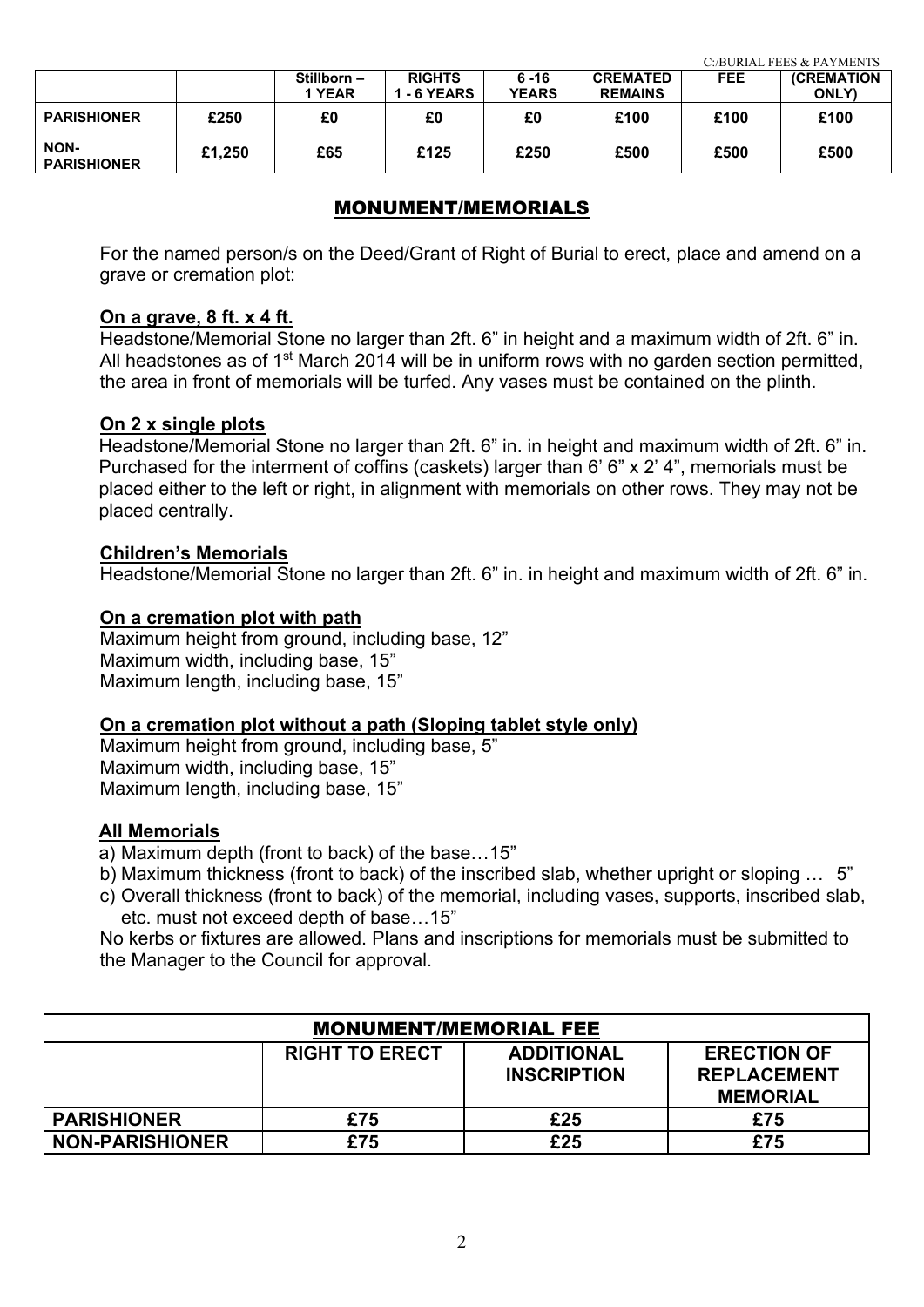### **OTHER FEES**

Fees for other services, such as:

- a) Transfer of Deed/Grant of Burial when owner alive via Form of Assignment.
- b) Renewal of Deed/Grant of Burial when date has expired.
- c) Admin fee to include transferring a deed via probate or will and any other searches etc.
- d) To exhume remains of both parishioners and non-parishioners. (Permission of the Ministry of Justice is to be sought by individuals on application).

#### OTHER FEES

|                            | <b>TRANSFER</b><br><b>USING</b><br>(Form of<br>Assignment<br>when person<br>alive) | <b>TRANSFER OF</b><br><b>DEED/GRANT OF</b><br><b>BURIAL</b><br>(via Form of<br>Assignment) | <b>RENEWAL</b><br>OF DEED/GRANT<br><b>OF BURIAL</b> | <b>ADMIN FEE</b><br>Transfer of Deed<br>via Will / Probate,<br>Searches etc) | <b>EXHUMATION FEE</b><br>(Home Office<br>Approval Required) | <b>REPLACMENT</b><br><b>DEED</b> |
|----------------------------|------------------------------------------------------------------------------------|--------------------------------------------------------------------------------------------|-----------------------------------------------------|------------------------------------------------------------------------------|-------------------------------------------------------------|----------------------------------|
| <b>PARISHIONER</b>         |                                                                                    |                                                                                            |                                                     |                                                                              |                                                             |                                  |
|                            | £50                                                                                | £50                                                                                        | £50                                                 | £50                                                                          | £250                                                        | £10                              |
| NON-<br><b>PARISHIONER</b> |                                                                                    |                                                                                            |                                                     |                                                                              |                                                             |                                  |
|                            | £50                                                                                | £50                                                                                        | £50                                                 | £50                                                                          | £250                                                        | £10                              |

#### **FEES**

Please be aware all fees are subject to change in line with rules & regulations at the time of interment.

**PARISHIONERS** When the person to be interred, or in respect of whom the right is granted is, or immediately before his/her death was an inhabitant or parishioner of Blaby or, in the case of a still-born child, where the parents (or one of them) are, or at the time of interment were such inhabitants or parishioners.

**NON-PARISHIONERS** The Manager has discretion to waive increased fees for non-parishioners in the case of parishioners of long standing who have been obliged to reside outside the parish during their declining years in order to receive nursing or other residential care. This will be applicable to a non-parishioner that has spent less than 10% of their years lived as a parishioner, outside of Parish. (For example, for a resident that lived in Blaby for 50 years, we would allow up to 5 years outside of the Parish due to receiving nursing or residential care) Evidence of this will need to be provided to the Manager.

#### **PEACE MEADOW (SCATTERING OF ASHES AREA)**

Permission must be sought prior to the scattering of ashes by contacting the Parish Council offices. No fee for this service will apply but ashes are only permitted in the gravelled area and a cremation certificate must be provided to the Council prior to the scattering. Memorial plaques may be erected on the surrounding fencing area only and these must be purchased through Blaby Parish Council.

No Scattering of ashes can be permitted in the cemetery.